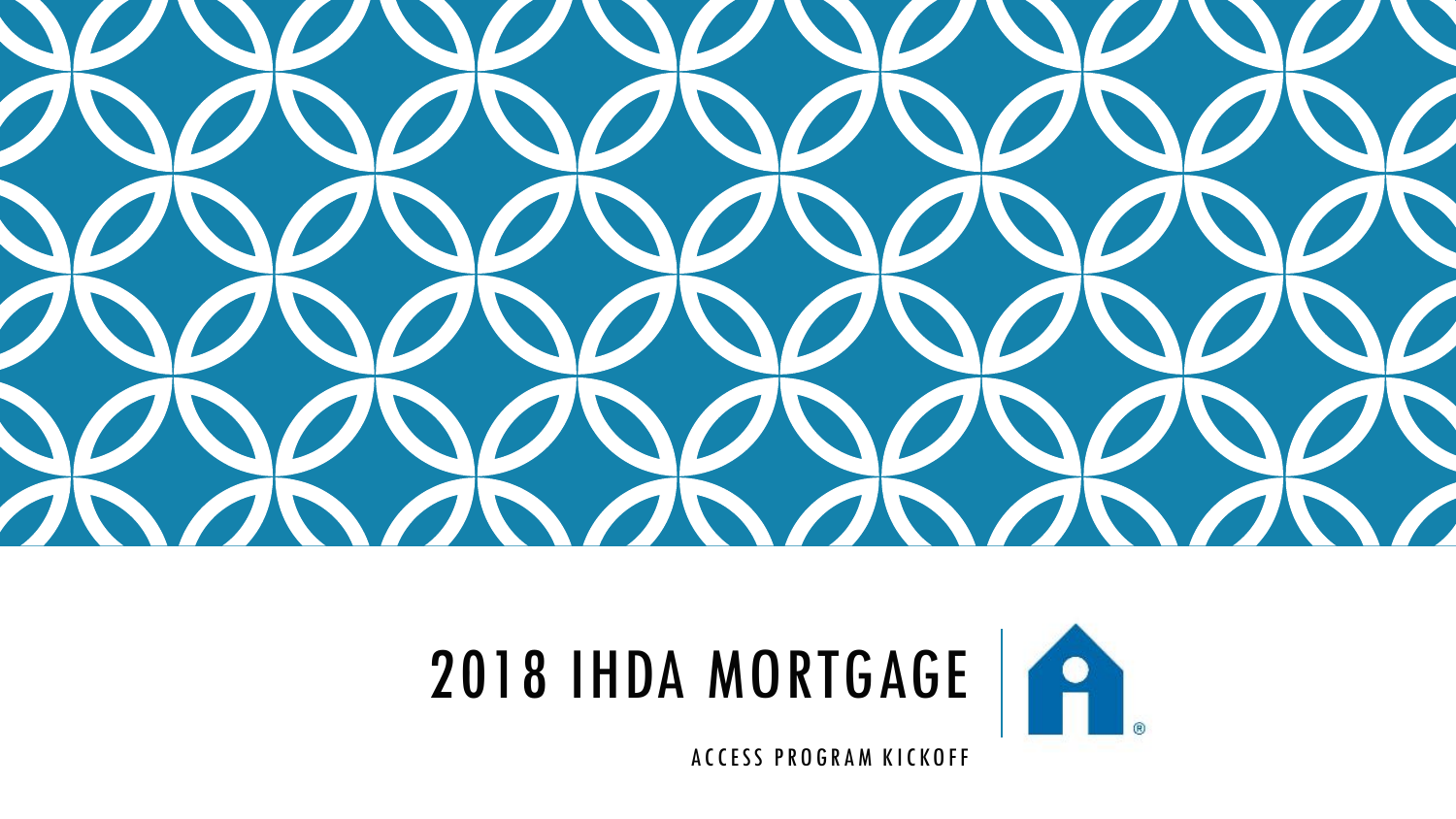## BEFORE WE BEGIN, A QUICK SHOUT OUT….

### Thank you lender advisory council members!

Your advice was crucial in the creation of the new programs.

Working together with our lenders helps us make sure we have programs that are relevant and useful.

**If you have any feedback, good or bad, let us know!** 

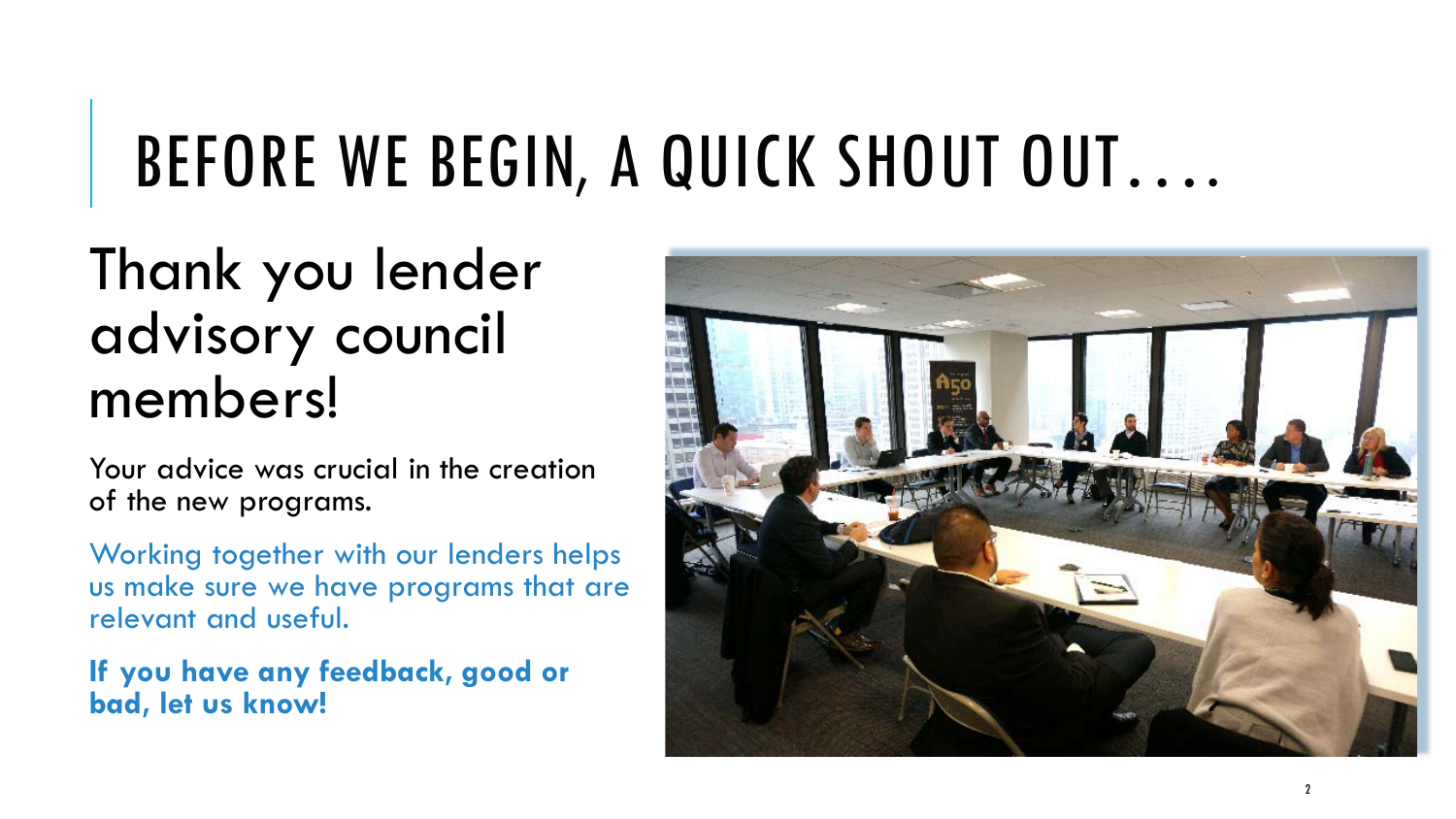# INTRODUCING IHDA ACCESS

- The Access Program
	- **Three sub-programs** 
		- 1. 4% Forgivable
		- 2. 5% Deferred
		- 3. 10% Repayable
	- **Less restrictive, more options for the borrower to help you find** the right program for their situation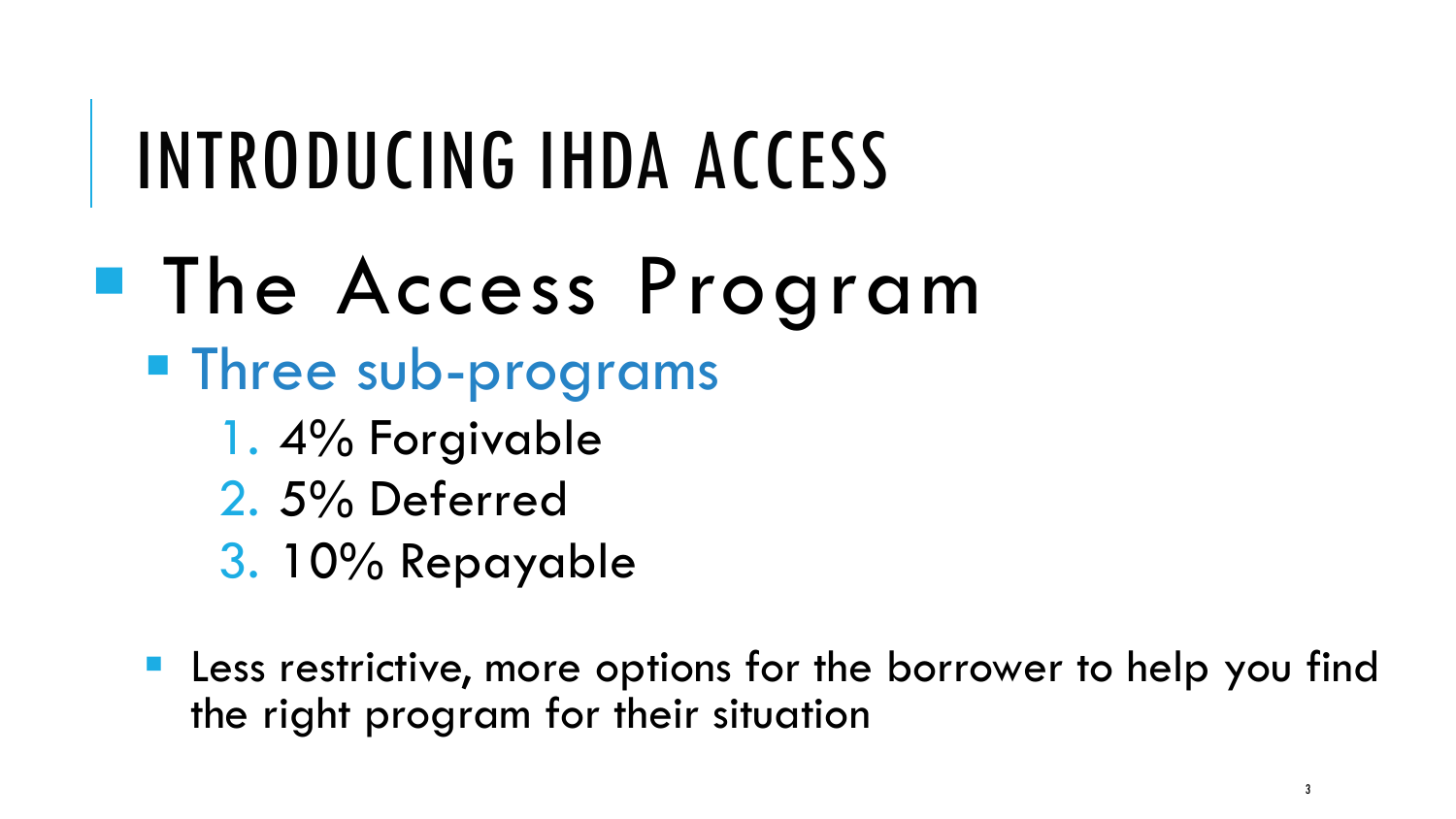## **Access 4% Forgivable**

#### **Assistance Amount:**

- 4% of the Purchase Price
- Up to \$6K Max
- **Term:** 
	- 10 Years Forgivable
- **Repayment**
	- No Monthly Repayment
	- Assistance is forgiven pro-rata on a monthly basis over 10 years:
		- *Assistance Forgiven Monthly = DPA Assistance ÷ 120 months* 
			- *Example: If \$6,000, it will be forgiven at \$50/month*

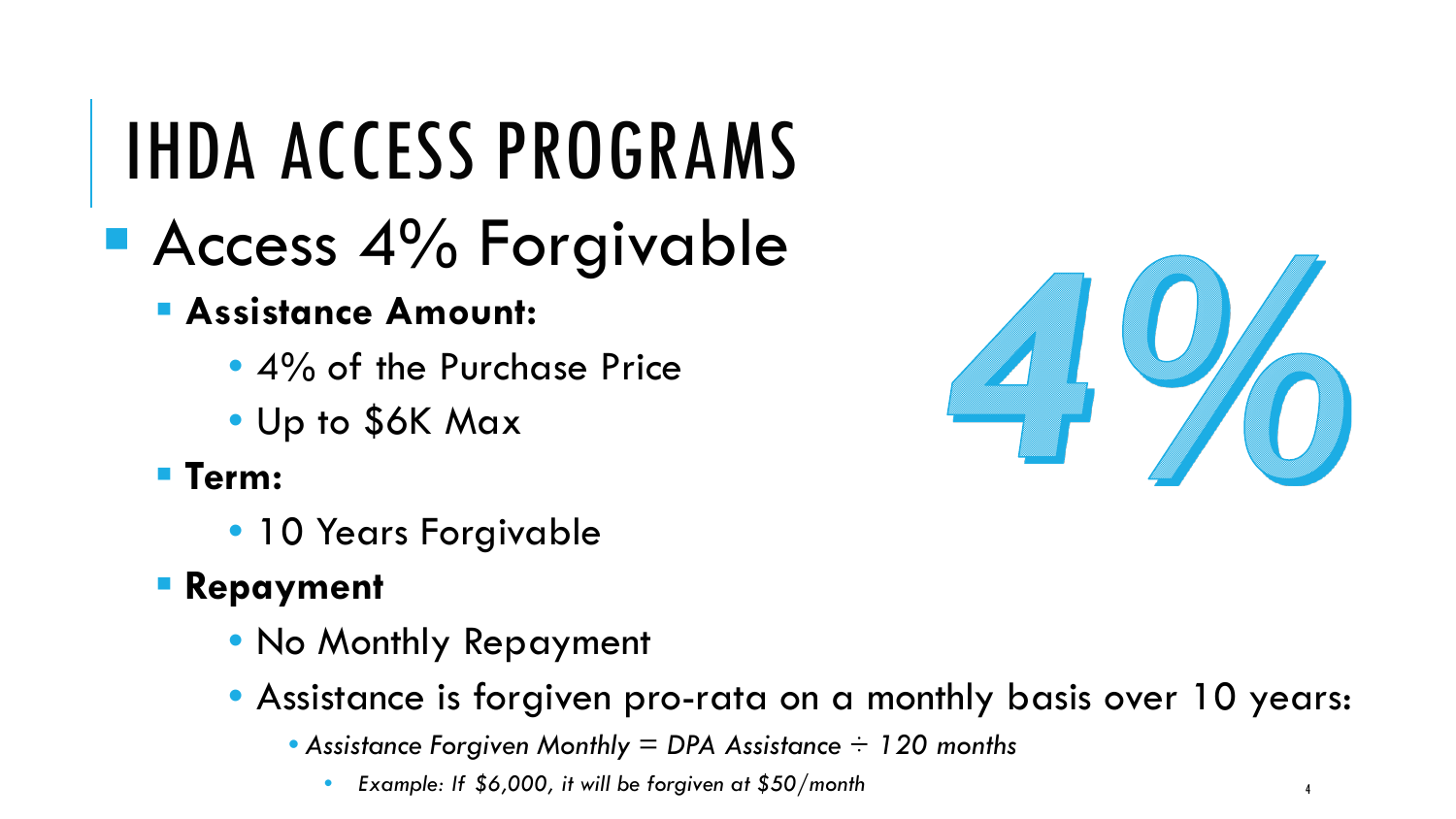## Access 5% Deferred

#### **Assistance Amount:**

- 5% of the Purchase Price
- Up to \$7.5K Max
- **Term:** 
	- 30 years
- **Repayment:** 
	- O% Interest
	- Full Amount Due at maturity date or upon "repayment event" (refinance, sale of home, etc.)
	- Can be prepaid at any time

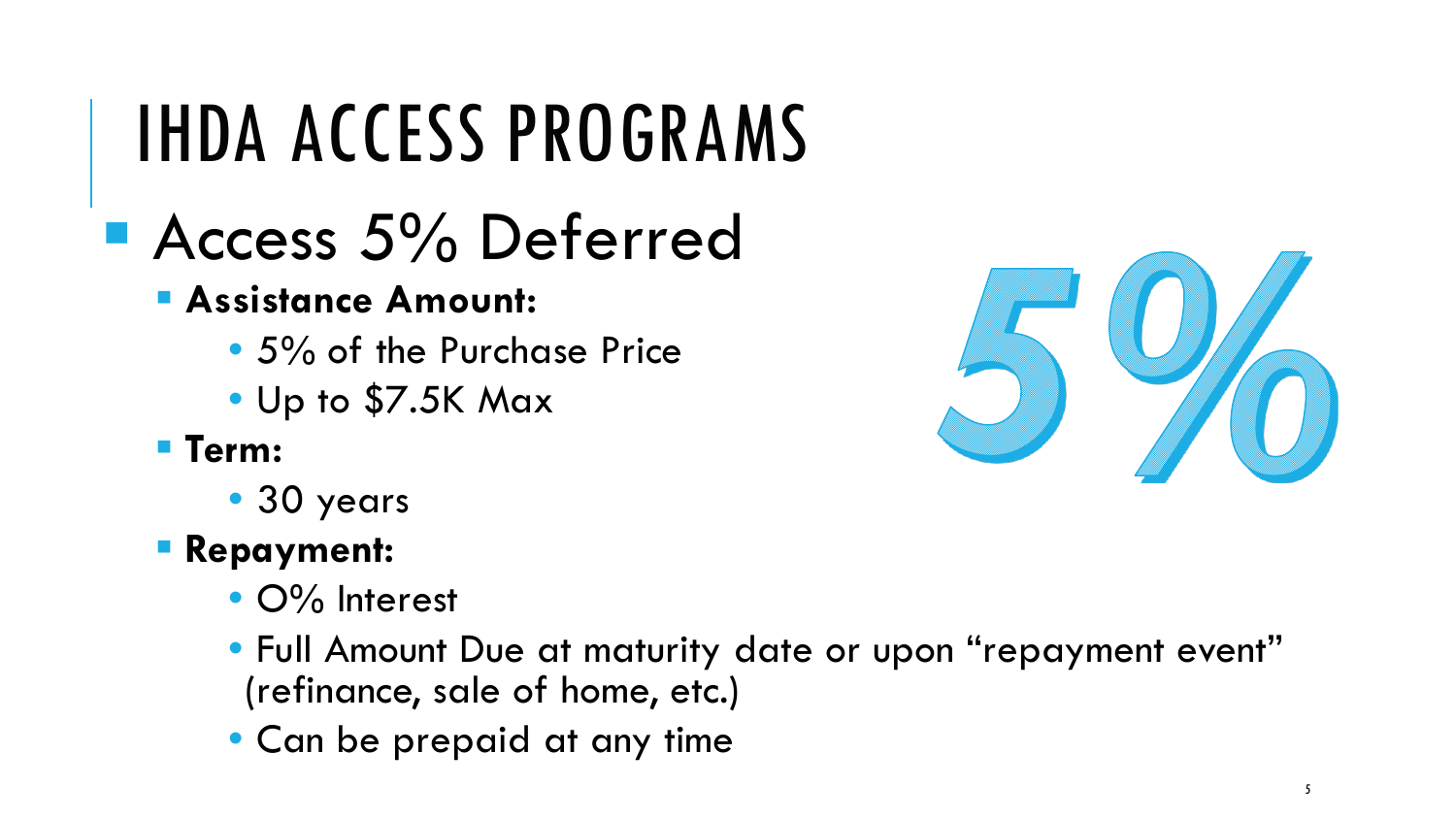## **Access 10% Repayable**

#### **Assistance Amount:**

- 10% of the purchase price
- Up to \$10K Max
- **Term:** 
	- 10 years
- **Repayment:** 
	- 0% interest
	- Monthly Payment  $=$  DPA Amount  $\div$  120 months
	- For example, if \$10,000, payable at \$83.33/month

*PRO TIP: Remember 10/10/10 - if you're not sure, the answer is probably 10*

• *10% Max DPA percentage, \$10K Max Amount, 10Year Term* <sup>6</sup>

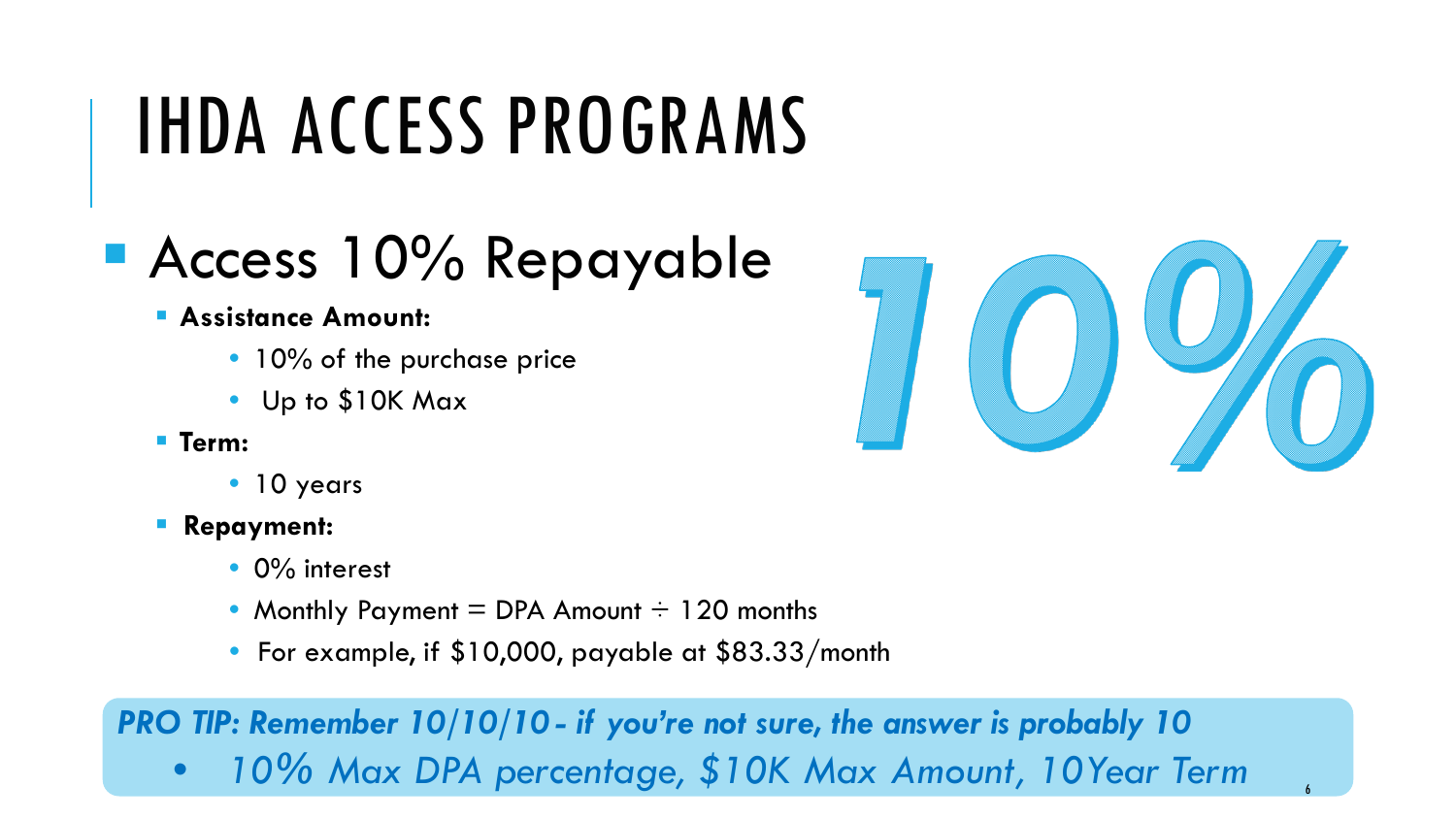#### **Expanded Eligibility**

 *First-Time and Non First-Time Homebuyer Allowed Both FTHB and NFTHB are eligible but lenders must still disclose borrower status.*

*No County Specific Requirement*

*All Illinois counties are eligible across all 3 Access programs.*

*New Construction Allowed*

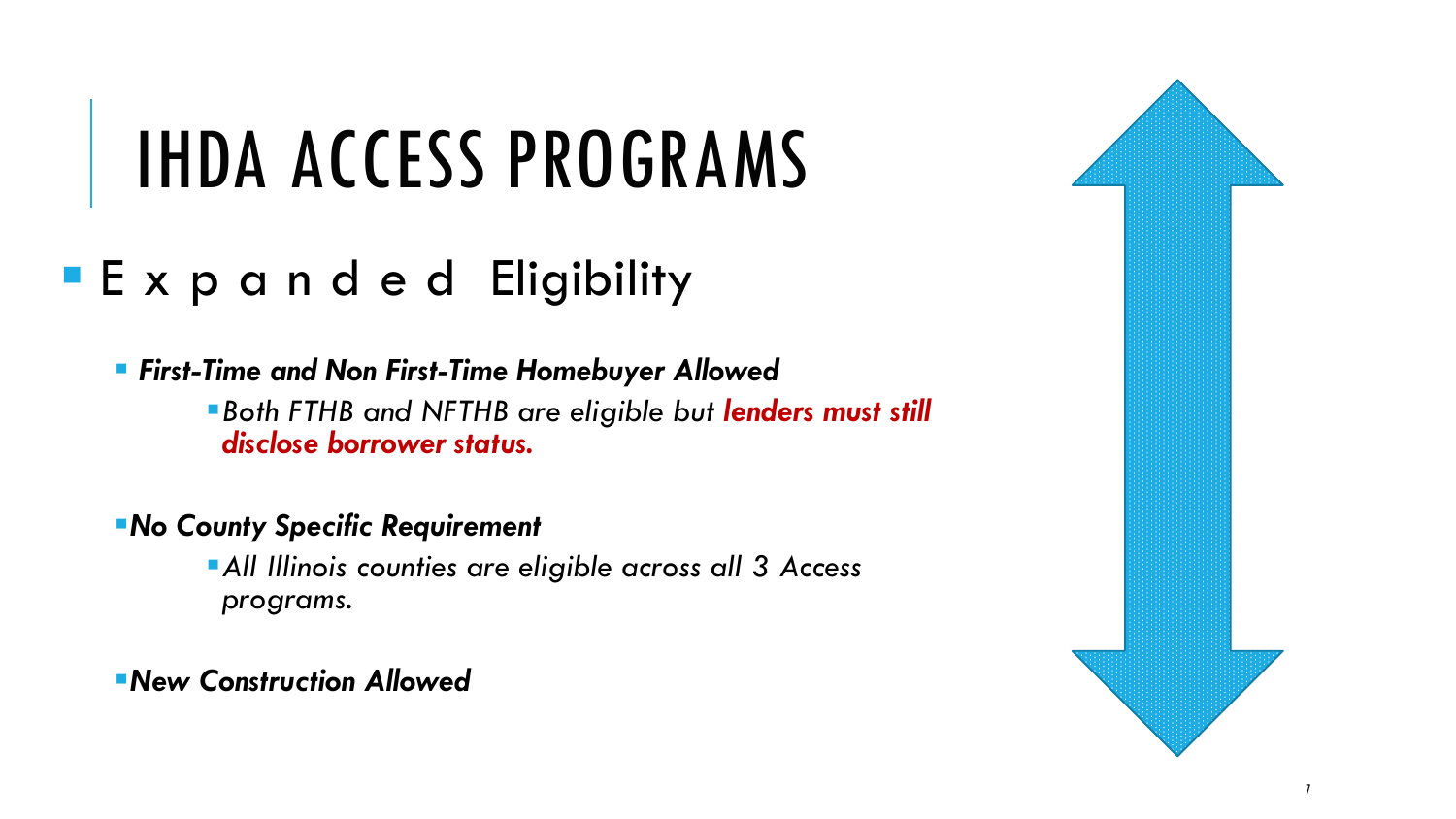## **REMEMBER!!!**

## ALL PROGRAMS HAVE A DPA % AND AMOUNT LIMIT

- **Don't get stuck footing the bill for DPA, calculate your amounts correctly!** 
	- When using an Access Program, watch for errors by calculating your DPA
		- **1. Multiply your purchase price against the DPA %**
			- $\texttt{ex: } $200,000 \times 0.10 = $20,000 \text{ DPA}$
			- \$20K is too high, DPA amount defaults to program maximum
		- 2. For most loan amounts, you can safely choose the program maximum, but lower loan amounts **check that you aren't over the DPA % limit**
			- ex: Taking \$10k of assistance on a \$98,000 would cause the loan to be unsaleable

**PRO TIP: Our mortgage and notes will auto-calculate maximum assistance for you based on** *the data entered on the submission cover, HOWEVER, it's critical you disclose correctly initially.*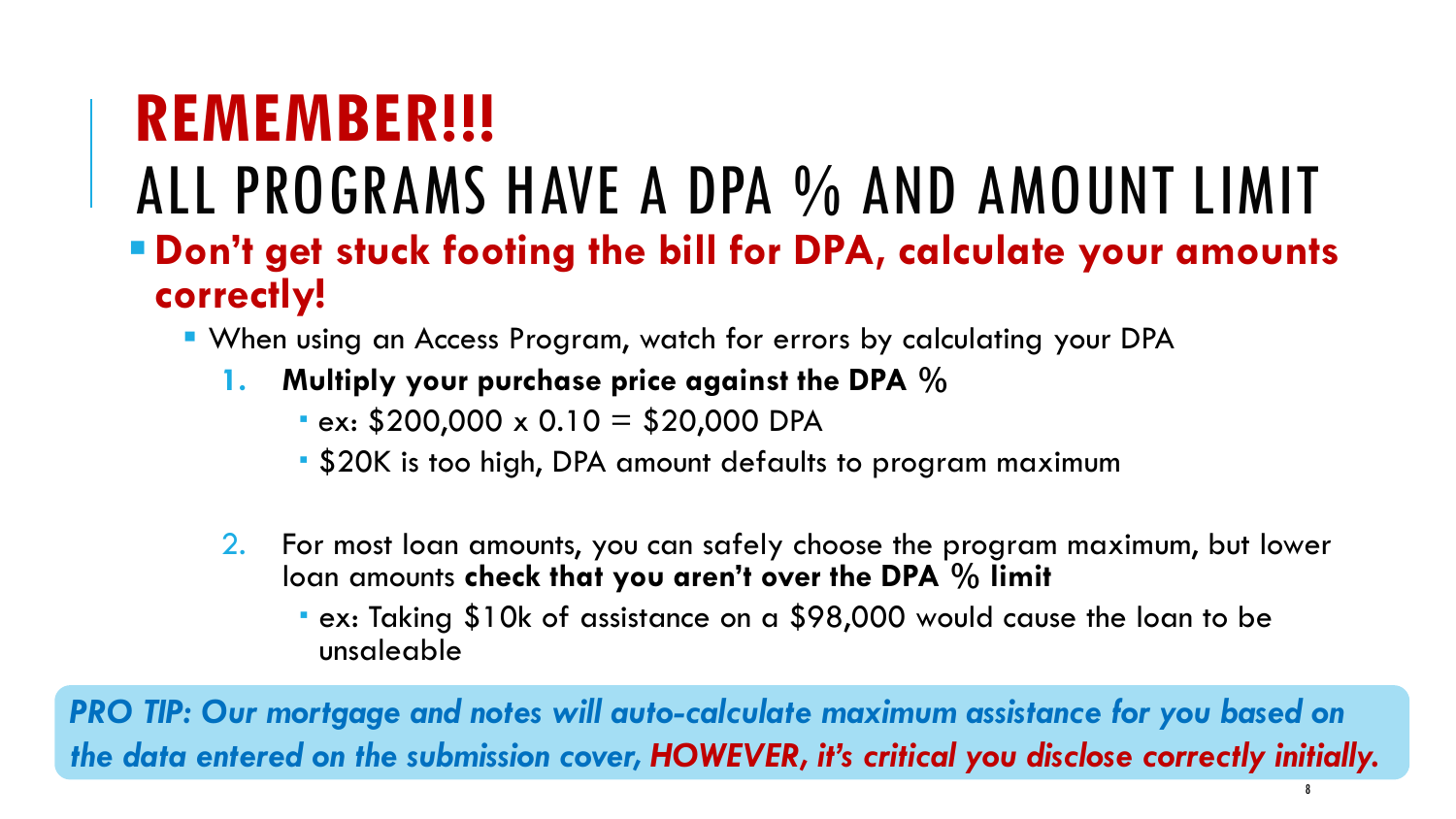### DISCLOSING IHDA 2ND MORTGAGES IT'S NOT MYSTERIOUS

#### **FOLLOW TRID GUIDELINES**

- What does that mean?
	- **1.DISCLOSE THE 2ND MORTGAGE SEPARATELY ON ALL IHDA PROGRAMS**
		- Use a CD and LE
		- **Don't forget to send us the initial AND final CD**
	- **2.DON'T USE TIL, HUD-1, or GFE** 
		- Our compliance officers will stop the file. U.S. Bank will also not accept this.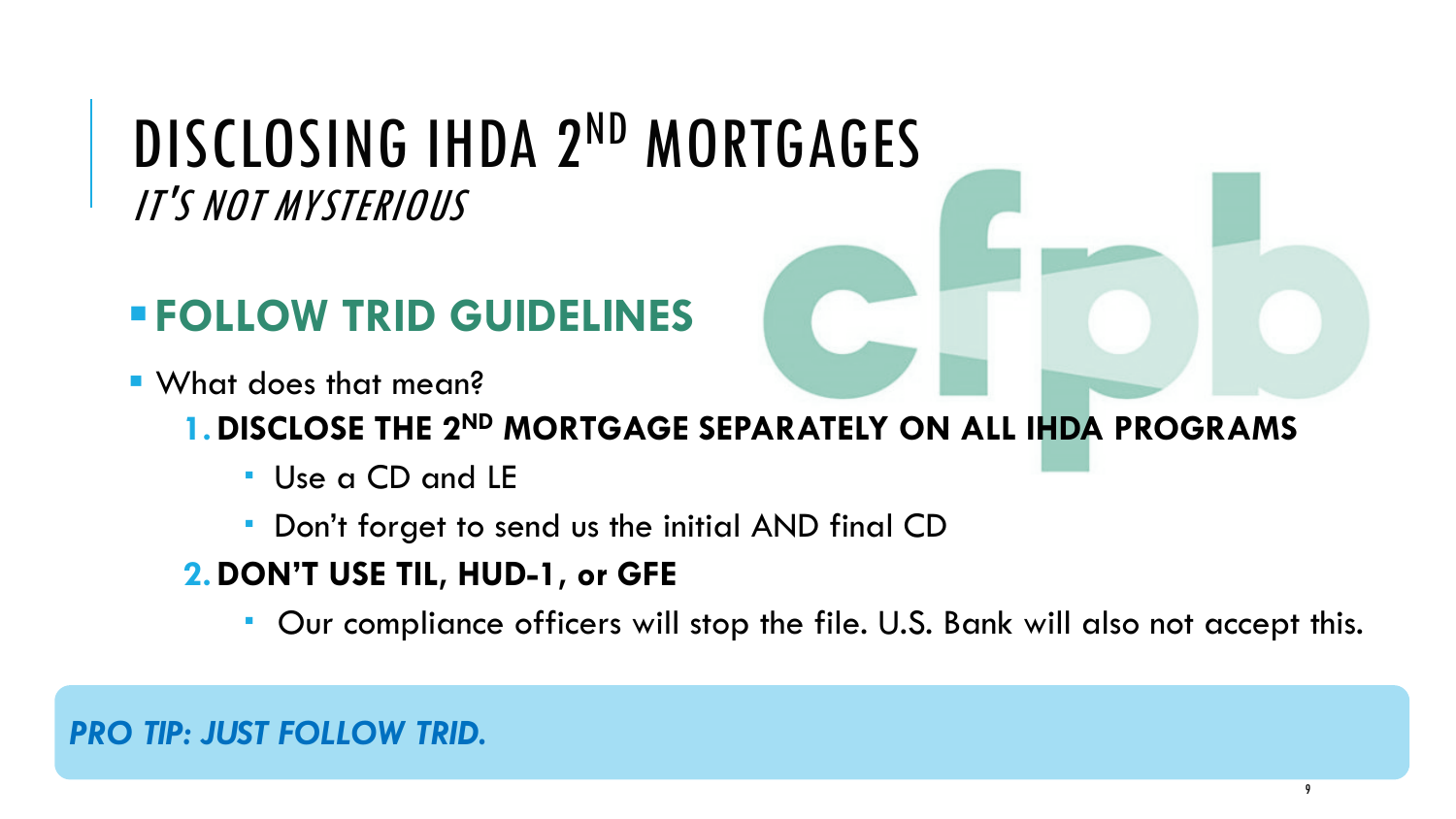- *What key qualifications apply?*
	- **IHDA Income and Purchase Price Limits**
	- **Borrower minimum contribution = 1% or \$1000 (greater of)**
		- *We will allow PROPERLY SOURCED gift funds to satisfy this (follow agency guidelines)*
	- **Minimum 640 FICO mid score**
		- **ALL loan types**
		- **Must be a minimum 640, no exceptions, close doesn't cut it**
	- **45% DTI**
		- **No exceptions, follow agency guidelines when including/excluding various debt.**
		- **REMINDER, ONLY SEND US YOUR FINAL AUS FINDINGS**

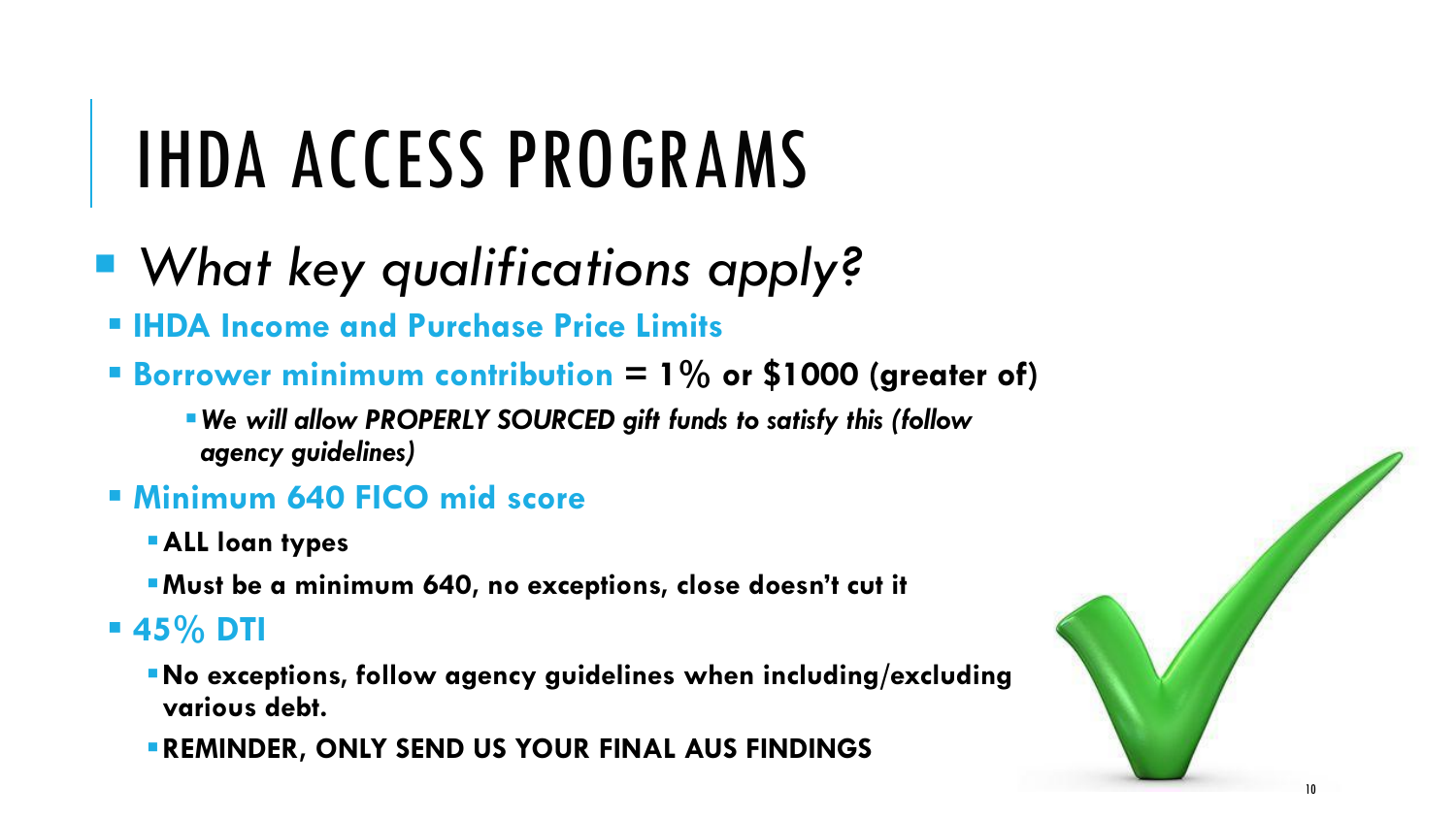## PRE-PURCHASE COUNSELING

*It's quick, it's easy, it helps the borrower, and it's REQUIRED.*

- Pre-purchase counseling is required on ALL programs.
- **Pre**-purchase counseling must be completed **BEFORE** closing
- **IHDA will accept certificates completed before** closing, up to one year from their completion date.
- **There is no exception, quick fix, or waiver we can give on this. Any loan without it is unsaleable. Please make sure this is on your radar.**



*PRO TIP: United Guaranty, Radian, Genworth and many other Mortgage Insurance Companies offer pre-purchase training online if your borrower in unable to attend a course in person.*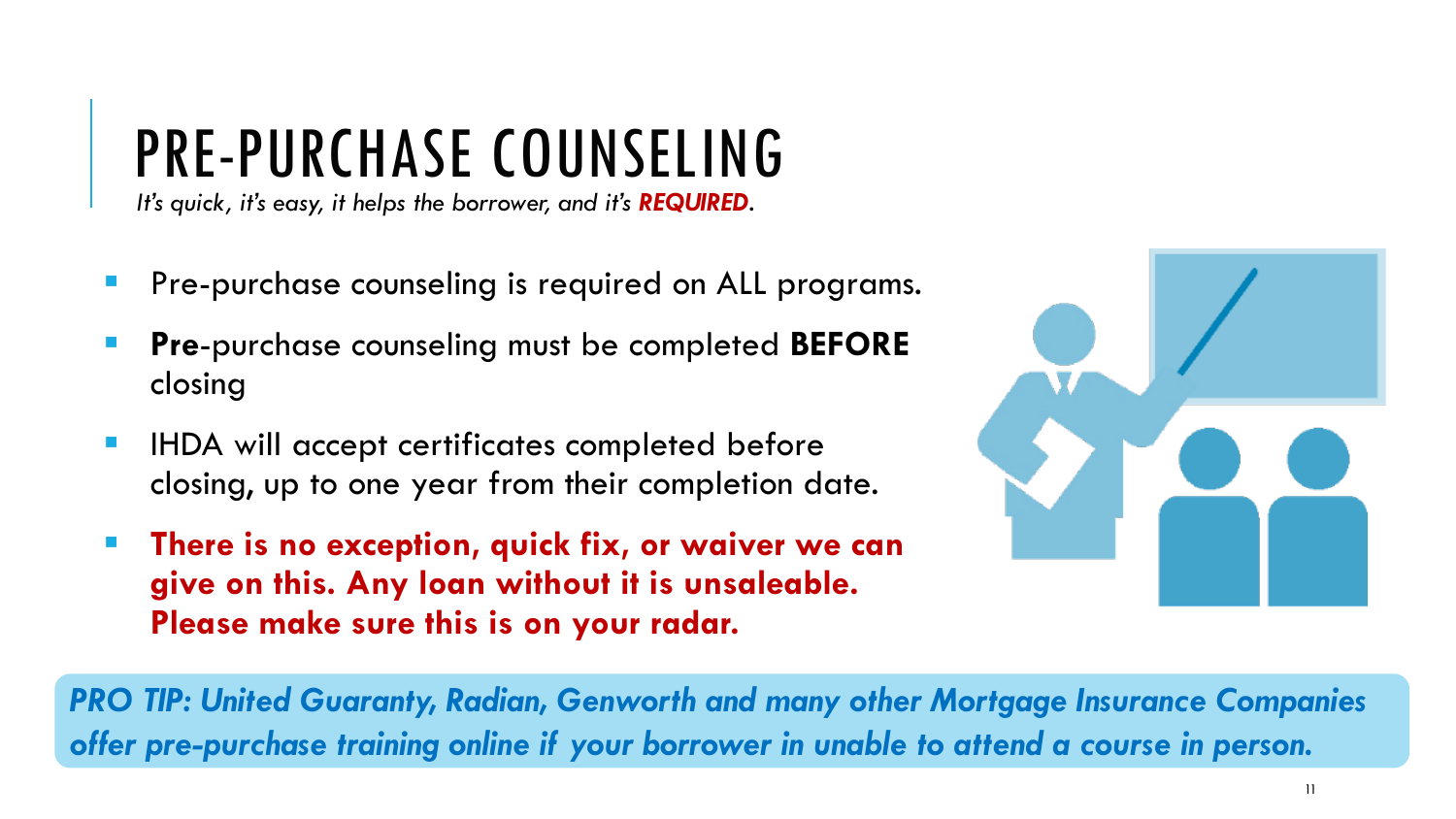# 1<sup>ST</sup> HOMEILLINOIS

## **Is 1st Homelllinois going away?**

**NO! 1st HomeIllinois will still be open for reservations until all funds** are exhausted.

 Be sure to check the program matrix and compare all program options when qualifying your borrower.

12

**1ST HOME ILLINOIS**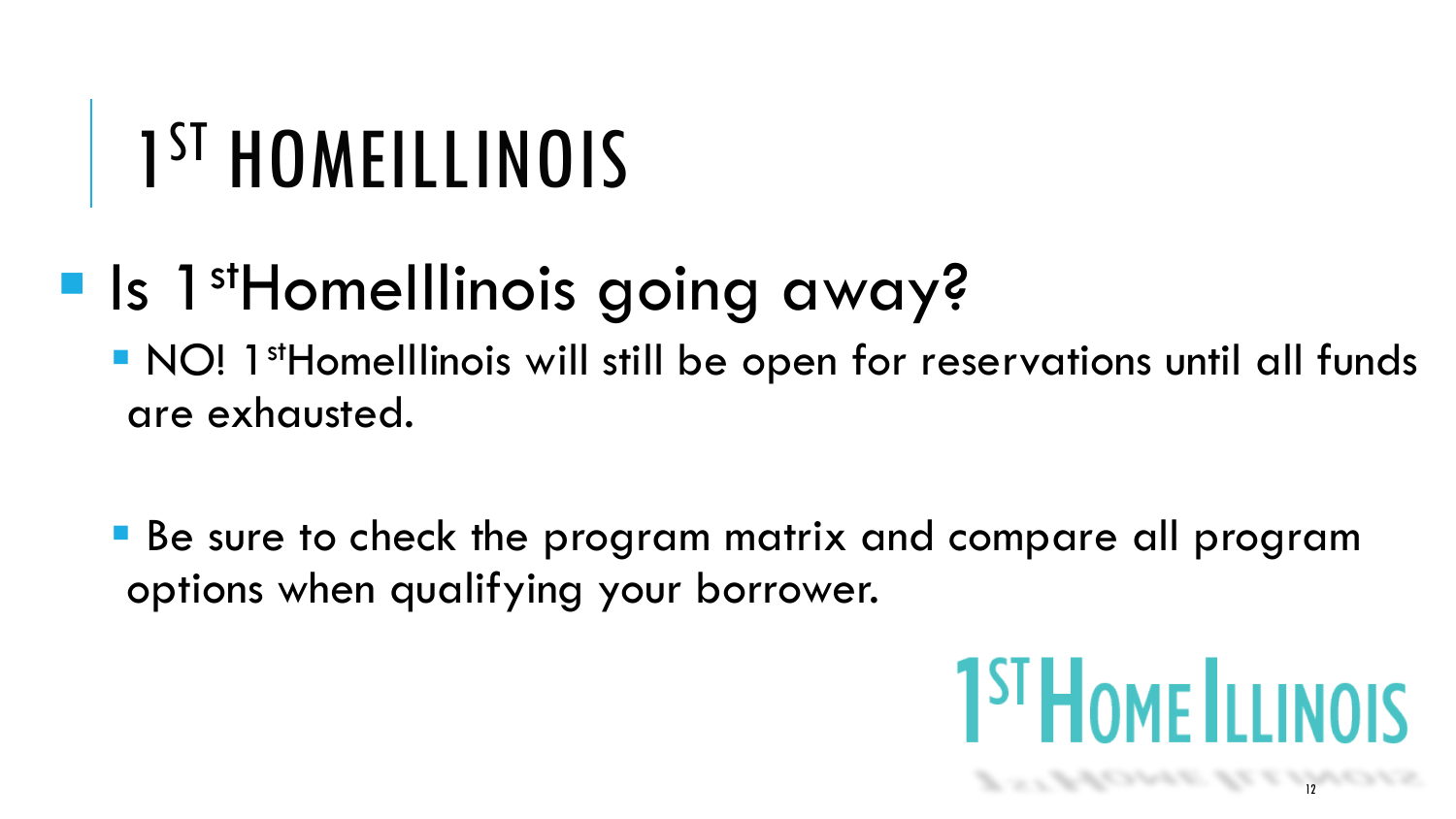# @HOMEILLINOIS

**Is @HomeIllinois going away?** 

**P** Yes! The Access Programs are replacing @HomeIllinois

- **What about the Mortgage Credit Certificate?** 
	- **The 2017 MCC program has closed and we expect to reopen the** program this summer to be used with the Access Programs. **STAY TUNED**

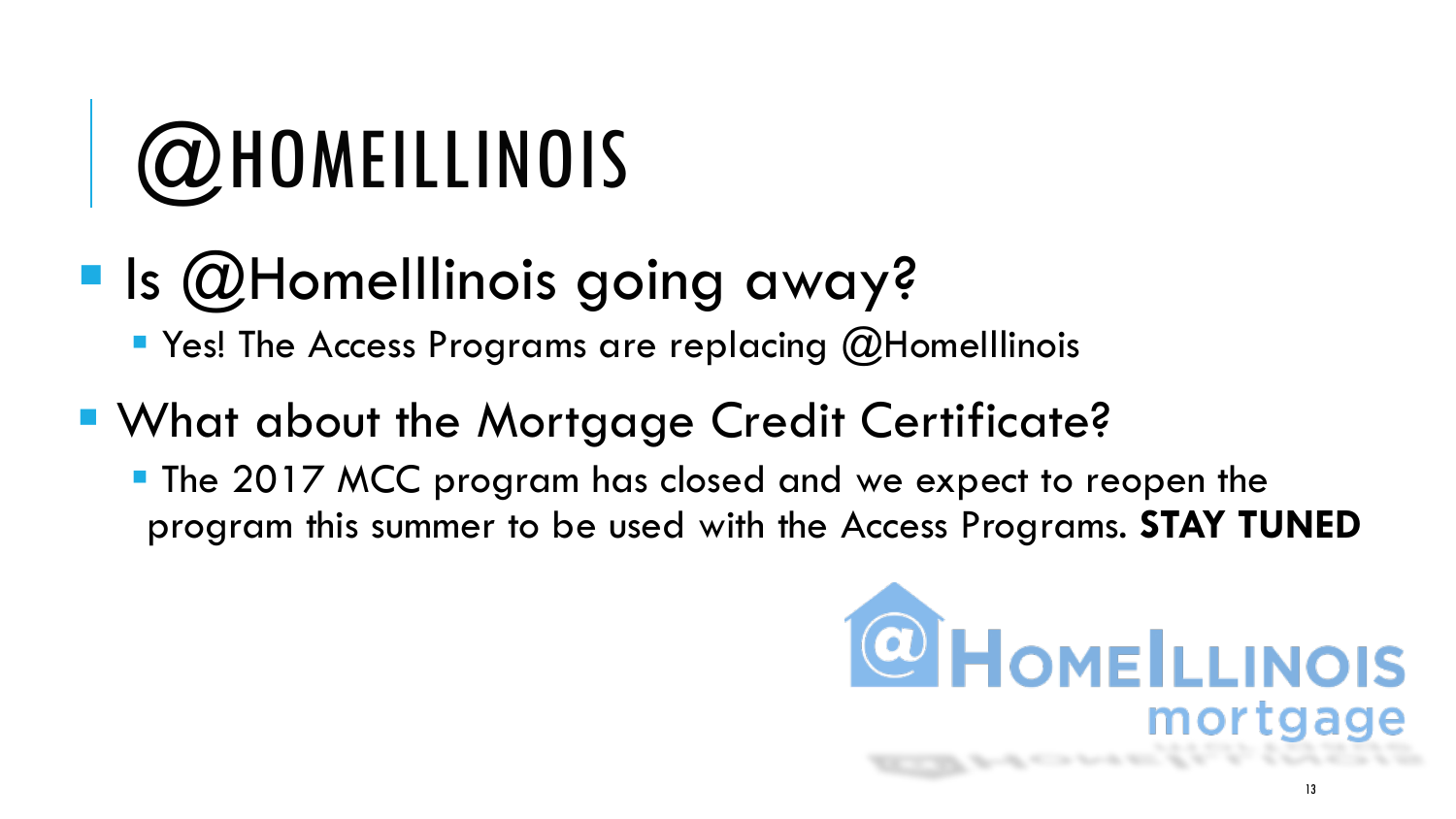## BIG UPDATES!

### **New year, New name**

 With the launch of our new programs, the homeownership department of IHDA is going to IHDA Mortgage. This distinction aims to help borrowers understand and locate IHDA homeownership programs.

#### **New Website**

**The launch of our new name and branding also** comes with a new website! The new site will be dedicated solely to our borrowers and partners. **Stay tuned as we will announce a webinar and walkthrough of our new site!**

14

**NEW**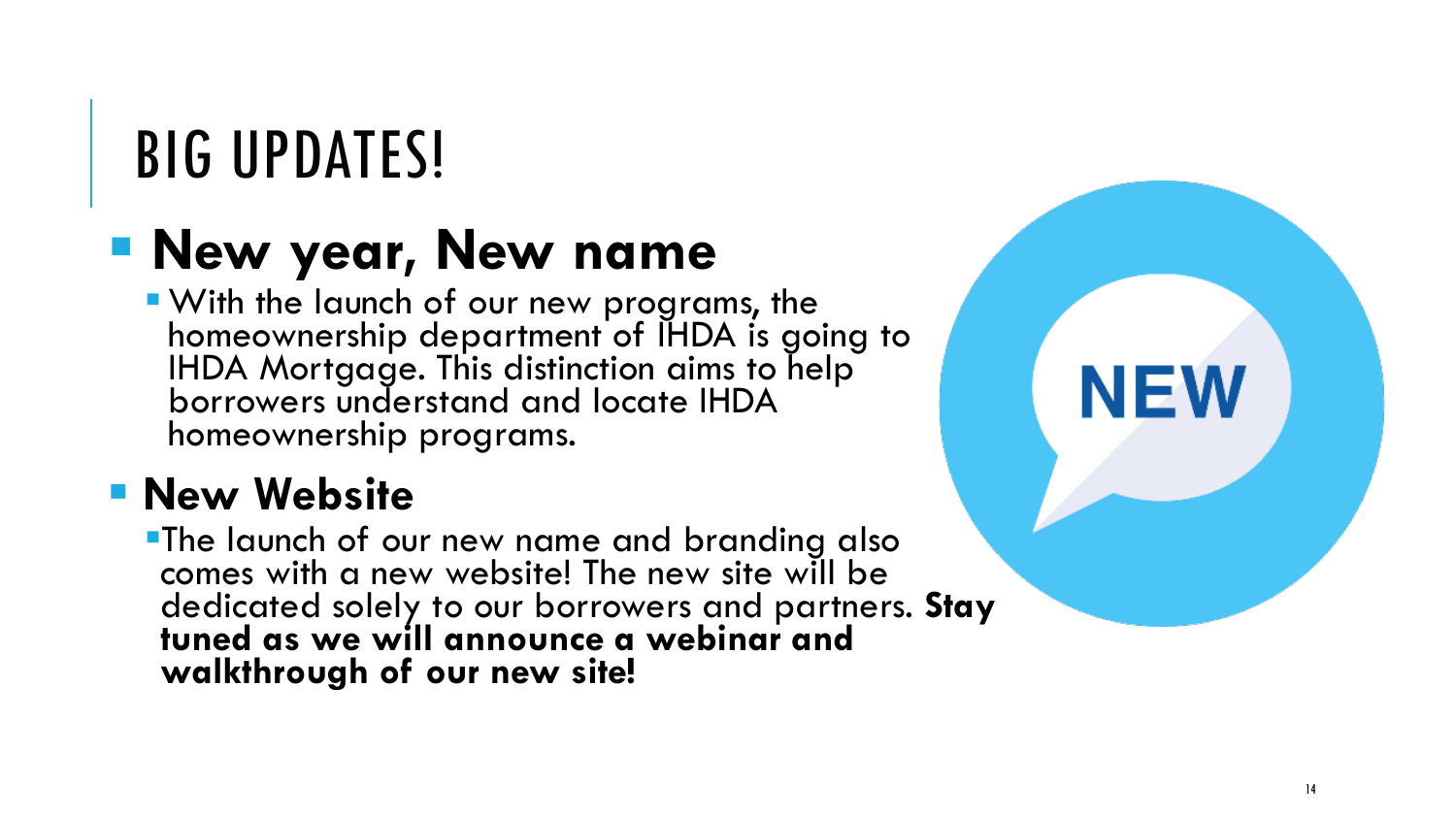## **DOCUMENTS**

#### **New document sets are coming!**

With the launch of the new programs, our new documents will autofill most fields for you as you complete the submission cover.

### **• Document Library**

**-The new website will include an easier to navigate** document library, along with guides as to which documents you should be using.

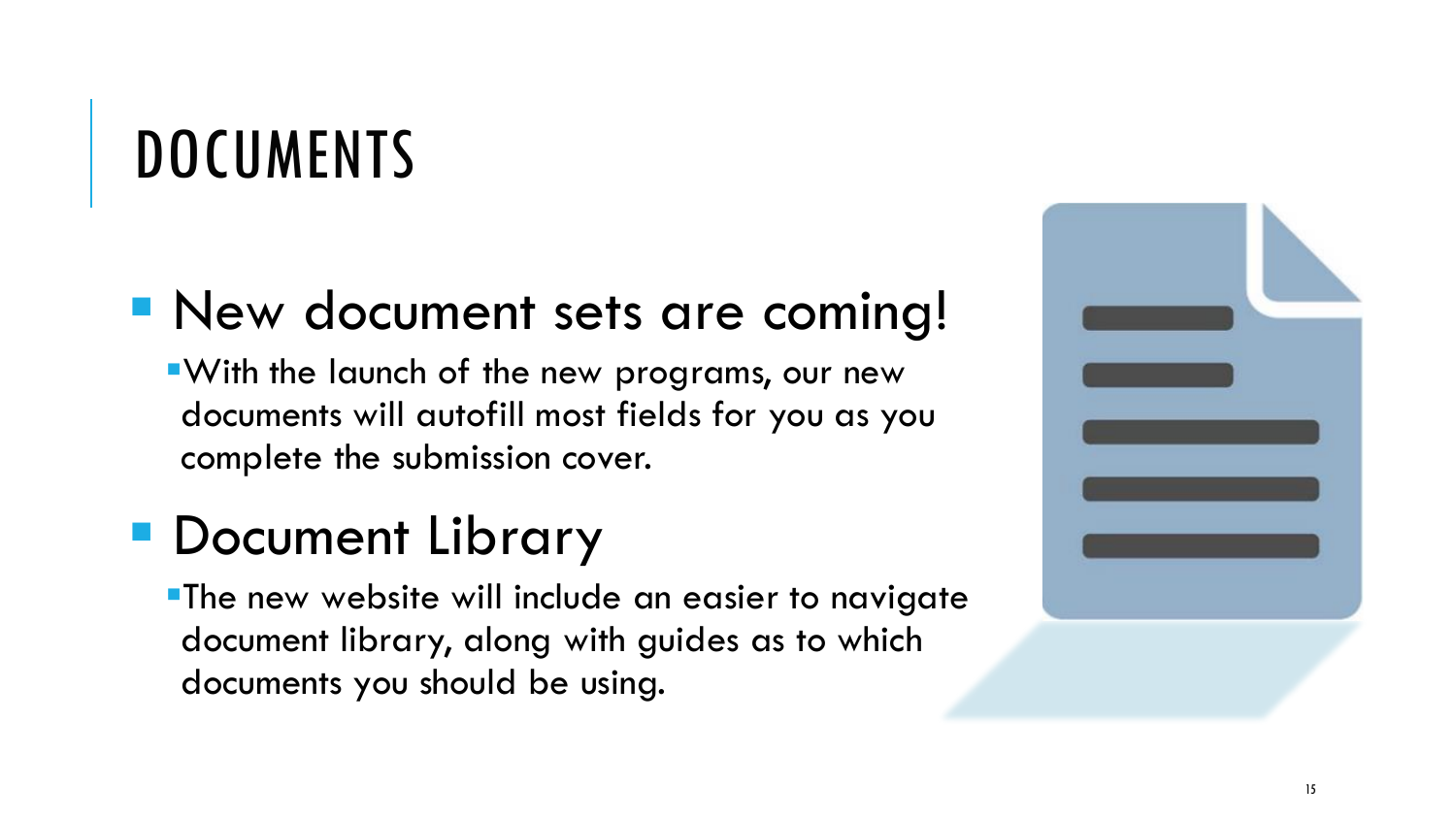### MEET OUR ACCOUNT MANAGERS! YOU'LL LOVE THEM. THEY'RE GREAT, WE PROMISE.







### **[Rebecca Ortiz](mailto:rortiz@ihda.org) [Victoria Vann](mailto:vvann@ihda.org) [John Maksim](mailto:jmaksim@ihda.org)**

*PRO TIP: Need to talk to someone? This number rings ALL their cell phones…. 877-456-* 16*2656*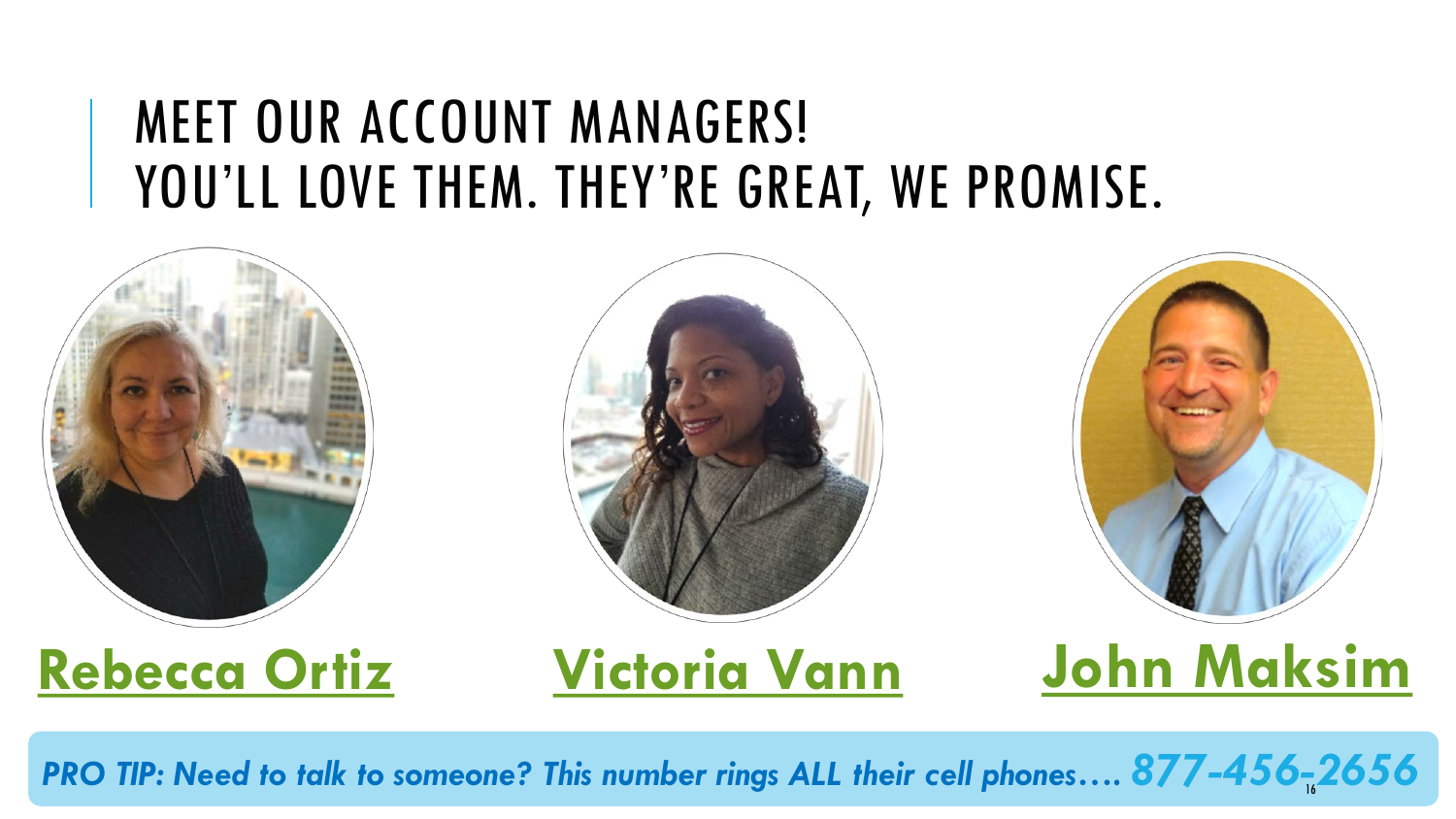# IHDA DAILY UPDATES

- **Keeps our lenders up to** date on our turn times and interest rates
- **[https://www.ihda.org/lende](https://www.ihda.org/lenders-realtors/common-forms/)** rs-realtors/common-forms/



Daily Lender Update

#### **Today's Interest Rates**

| Special Initiative <sup>3</sup>                                                                                                                                              | GOV <sup>1</sup>                                                                   | Conv <sup>2</sup>                    |
|------------------------------------------------------------------------------------------------------------------------------------------------------------------------------|------------------------------------------------------------------------------------|--------------------------------------|
| 1stHomelllinois<br>I - Refi                                                                                                                                                  | 4 375%<br>4.375%                                                                   | 4 750%<br>4.750%                     |
| First-Time Homebuyers <sup>3</sup>                                                                                                                                           | GOV <sup>1</sup>                                                                   | Conv <sup>2</sup>                    |
| @Homelllinois<br>@Homelllinois w/DPA<br>@HomeIllinois LPMI 90.01- 97.00% LTV<br>@HomeIllinois LPMI 80.01- 90.00% LTV<br>Non First-Time Homebuyers <sup>3</sup>               | 4.375%<br>4.375% 4.750%<br>---------- 5.250%<br>$----- 5.125%$<br>GOV <sup>1</sup> | 4.750%<br>Conv <sup>2</sup>          |
| @Homelllinois<br>@Homelllinois w/DPA<br>@Homelllinois LPMI 90.01- 97.00% LTV<br>@HomeIllinois LPMI 80.01- 90.00% LTV                                                         | 4.375%<br>4.375%                                                                   | 4.750%<br>4.750%<br>5.250%<br>5.125% |
| 1. Indicates FHA, VA, or USDA loan types<br>2. Indicates FNMA loan types<br>3. Rates are subject to change without notice. Qualified veterans, service members, and borrower |                                                                                    |                                      |

purchasing a property in targeted areas, need not be first-time homebuyer.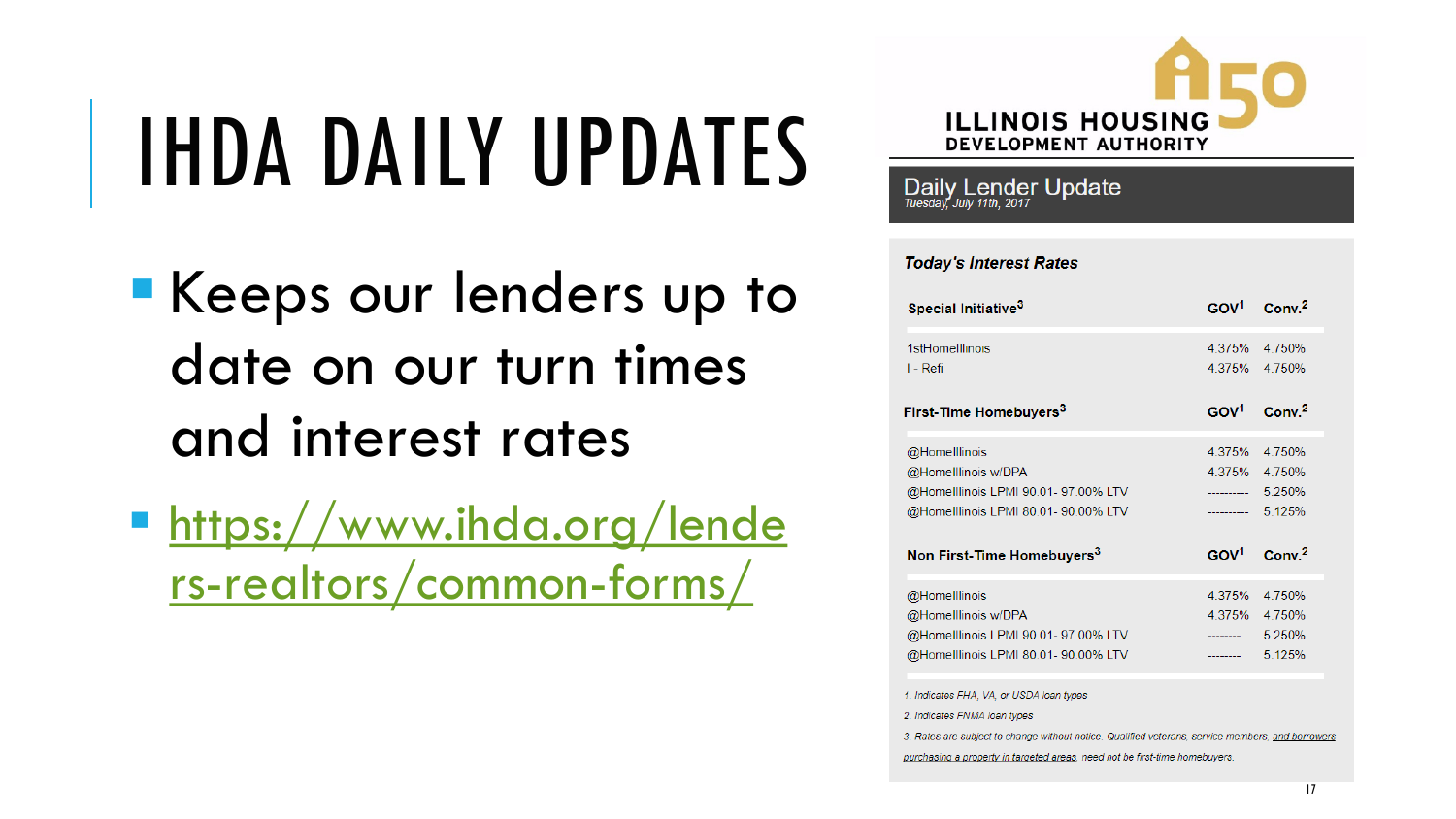# IHDA WEEKLY UPDATES

- **Stay current on operational** news, processing advice and program updates
- https://www.ihda.org/lend [ers-realtors/common-forms/](https://www.ihda.org/lenders-realtors/common-forms/)



**Your source for IHDA operational up** 

#### Weekly Operations Updates

| Quick                                                          | Lender of             | Keep Up                         |
|----------------------------------------------------------------|-----------------------|---------------------------------|
| Links                                                          | the Week <sup>1</sup> | With Us!                        |
| Program Matrix<br>Lender Checklist<br>File Submission<br>Cover | WINTRUST<br>MORTGAGE  | Facebook<br>Twitter<br>IHDA.org |

Monday, July 24th, 2017

View this email in your browser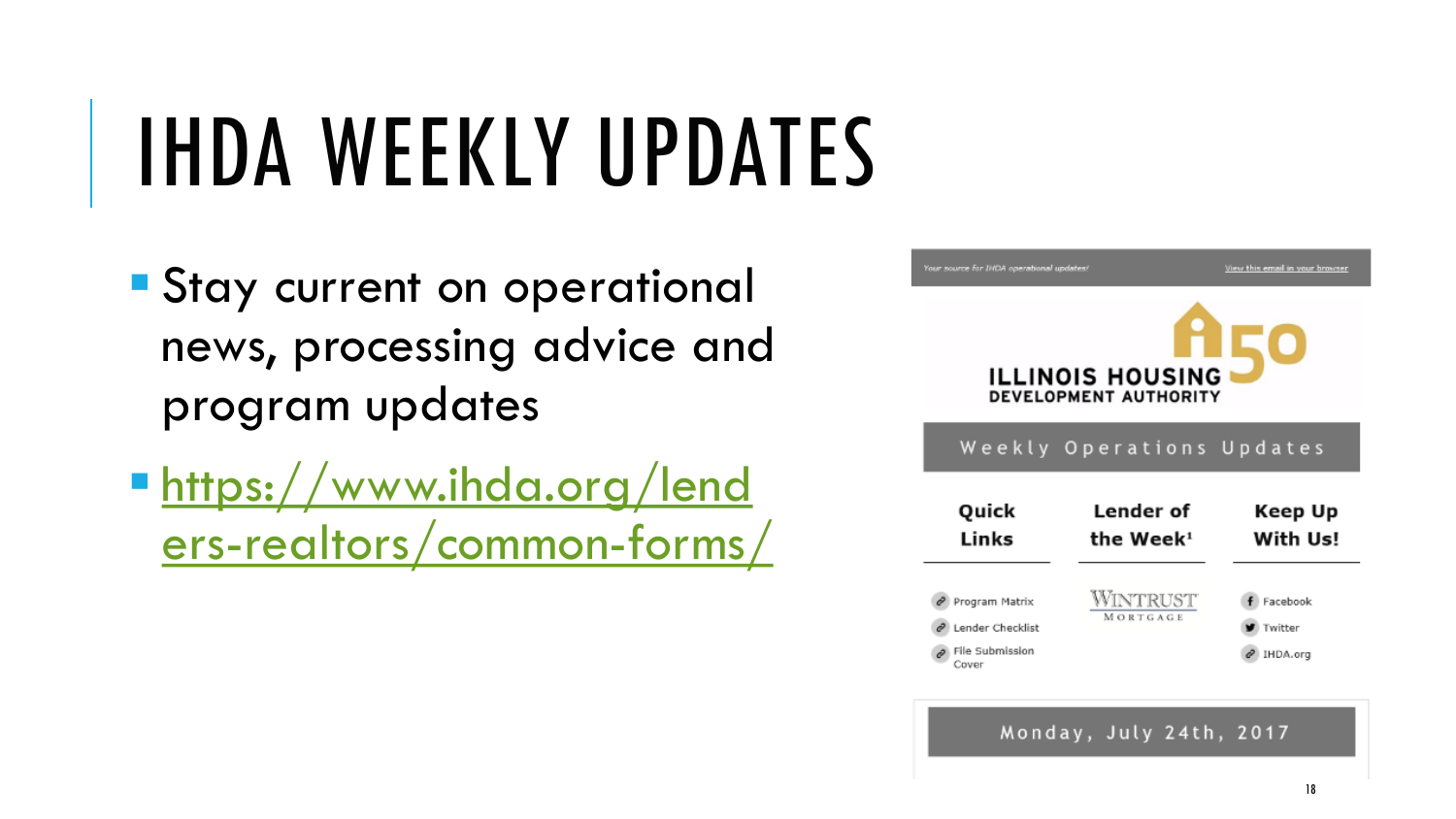# TO RECAP

- The Access Programs launch **February 1, 2018,** running until funds are exhausted.
- @HomeIllinois will be closed for reservations **February 1, 2018.**
- **The new website is coming, make sure you are subscribed** to our email list for updates!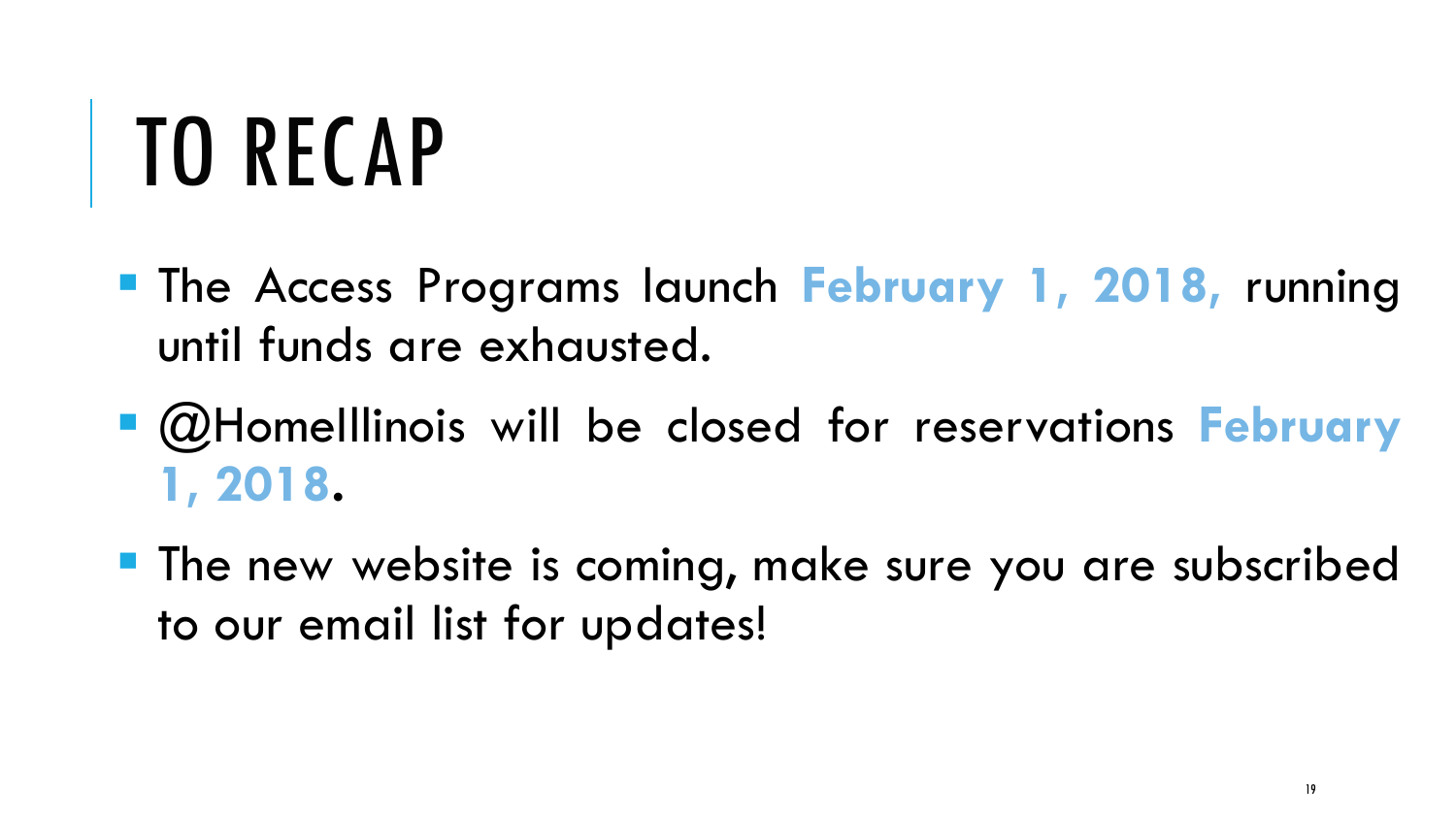# GENERAL QUESTIONS



## AtHomeIllinois@ihda.org